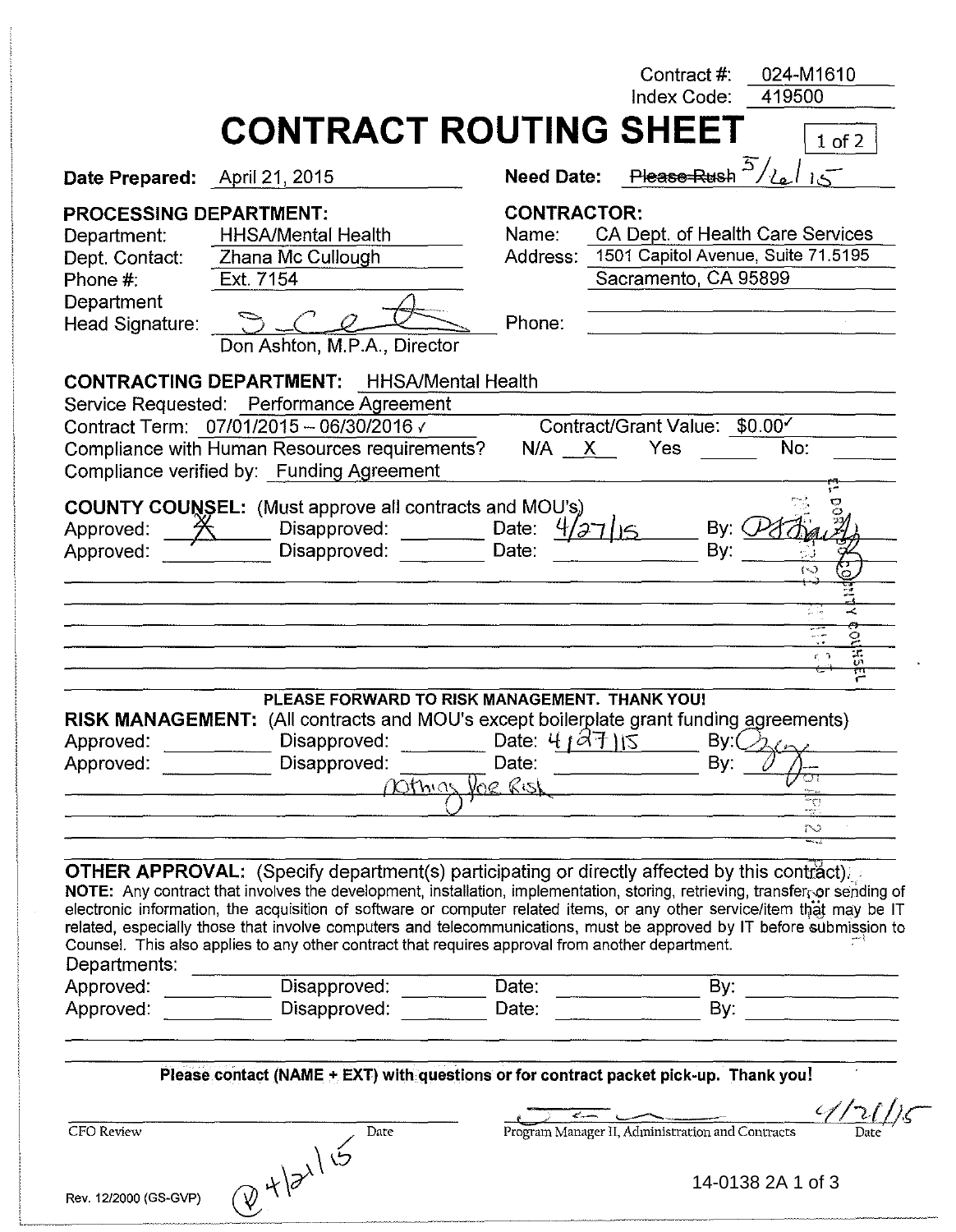|                                                                            |                                                                                                                                                                                                                                                                                                                                                                                                                                                                                                                                                                                                                                               |                    | Contract #:<br>Index Code:                                                                                    | 024-M1610<br>419500                                       |  |
|----------------------------------------------------------------------------|-----------------------------------------------------------------------------------------------------------------------------------------------------------------------------------------------------------------------------------------------------------------------------------------------------------------------------------------------------------------------------------------------------------------------------------------------------------------------------------------------------------------------------------------------------------------------------------------------------------------------------------------------|--------------------|---------------------------------------------------------------------------------------------------------------|-----------------------------------------------------------|--|
|                                                                            | <b>CONTRACT ROUTING SHEET</b>                                                                                                                                                                                                                                                                                                                                                                                                                                                                                                                                                                                                                 |                    |                                                                                                               | $2$ of $2$                                                |  |
| <b>Date Prepared:</b> April 21, 2015                                       |                                                                                                                                                                                                                                                                                                                                                                                                                                                                                                                                                                                                                                               |                    | Need Date: April 28, 2015                                                                                     |                                                           |  |
| <b>PROCESSING DEPARTMENT:</b><br>Phone #:<br>Department<br>Head Signature: | Department: HHSA/Mental Health<br>Dept. Contact: Zhana Mc Cullough<br>Ext. 7154                                                                                                                                                                                                                                                                                                                                                                                                                                                                                                                                                               | <b>CONTRACTOR:</b> | Name: CA Dept. of Health Care Services<br>Address: 1501 Capitol Avenue, Suite 71.5195<br>Sacramento, CA 95899 |                                                           |  |
|                                                                            | Don Ashton, M.P.A., Director                                                                                                                                                                                                                                                                                                                                                                                                                                                                                                                                                                                                                  | Phone:             |                                                                                                               | <u> 1980 - John Stone, Amerikaansk politiker (* 1900)</u> |  |
|                                                                            | <b>CONTRACTING DEPARTMENT:</b> HHSA/Mental Health<br>Service Requested: Performance Agreement<br>Contract Term: 07/01/2015 - 06/30/2016<br>Compliance with Human Resources requirements?<br>Compliance verified by: Funding Agreement                                                                                                                                                                                                                                                                                                                                                                                                         |                    | Contract/Grant Value: \$0.00<br>N/A X Yes                                                                     | No:                                                       |  |
|                                                                            | <b>COUNTY COUNSEL:</b> (Must approve all contracts and MOU's)                                                                                                                                                                                                                                                                                                                                                                                                                                                                                                                                                                                 |                    |                                                                                                               |                                                           |  |
| Approved:<br>Approved:                                                     | PLEASE FORWARD TO RISK MANAGEMENT. THANK YOU!<br>RISK MANAGEMENT: (All contracts and MOU's except boilerplate grant funding agreements)<br>Disapproved:<br>Disapproved:                                                                                                                                                                                                                                                                                                                                                                                                                                                                       | Date:<br>Date:     | By:<br>By:                                                                                                    |                                                           |  |
| Departments:<br>Approved:                                                  | <b>OTHER APPROVAL:</b> (Specify department(s) participating or directly affected by this contract).<br>NOTE: Any contract that involves the development, installation, implementation, storing, retrieving, transfer, or sending of<br>electronic information, the acquisition of software or computer related items, or any other service/item that may be IT<br>related, especially those that involve computers and telecommunications, must be approved by IT before submission to<br>Counsel. This also applies to any other contract that requires approval from another department.<br><b>Information Technologies</b><br>Disapproved: | Date:              | By:                                                                                                           |                                                           |  |
| Approved:                                                                  | Disapproved:                                                                                                                                                                                                                                                                                                                                                                                                                                                                                                                                                                                                                                  | Date:              | By:                                                                                                           |                                                           |  |
|                                                                            | Please contact (NAME + EXT) with questions or for contract packet pick-up. Thank you!                                                                                                                                                                                                                                                                                                                                                                                                                                                                                                                                                         |                    |                                                                                                               |                                                           |  |
| <b>CFO</b> Review                                                          | Date                                                                                                                                                                                                                                                                                                                                                                                                                                                                                                                                                                                                                                          |                    | Program Manager II, Administration and Contracts                                                              | Date                                                      |  |

|  | Rev. 12/2000 (GS-GVP) |
|--|-----------------------|
|--|-----------------------|